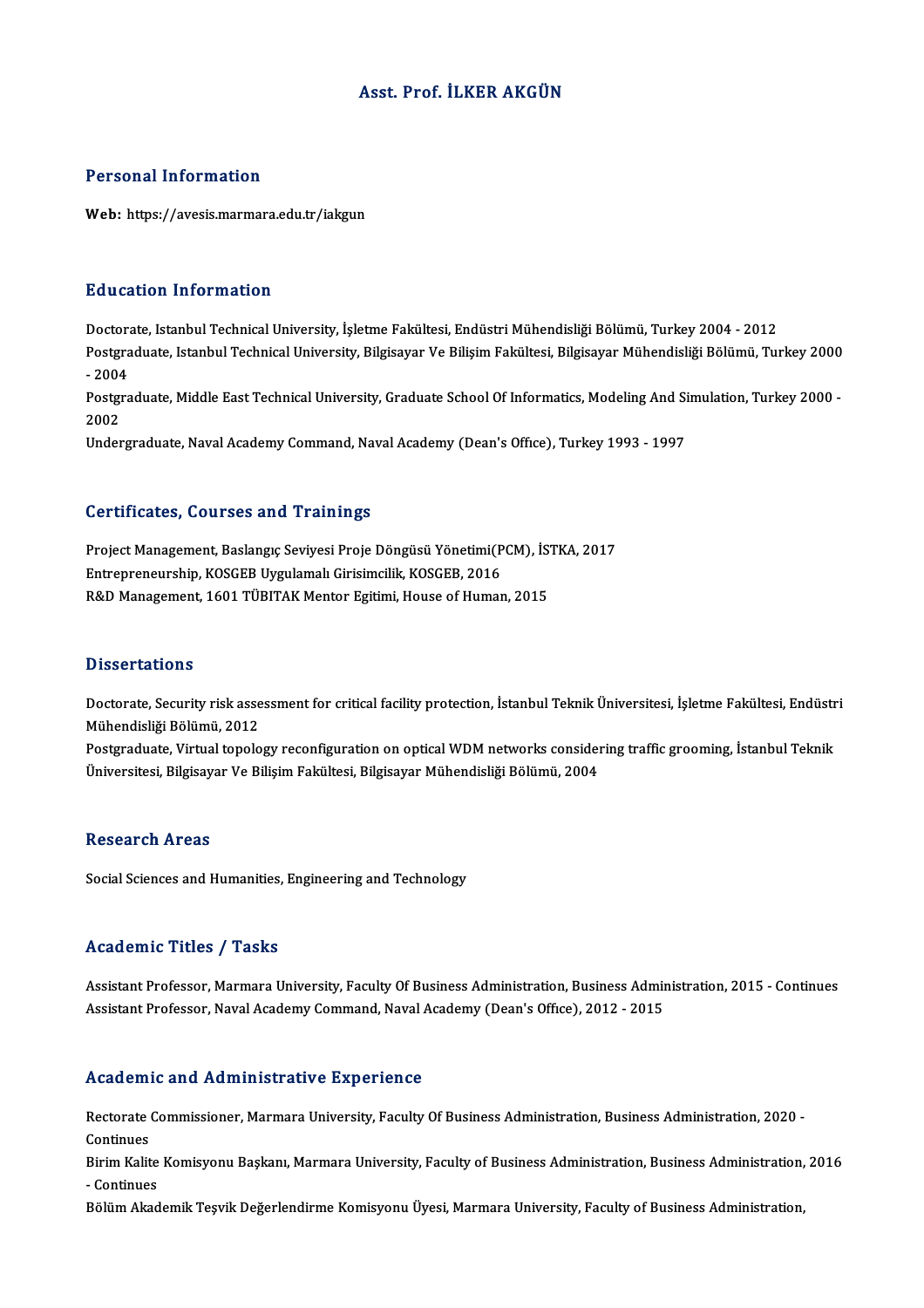#### Courses

StatisticalDataAnalysis,Postgraduate,2016 -2017,2017 -2018,2018 -2019 OperationsManagement1,Undergraduate,2015 -2016,2016 -2017,2017 -2018,2018 -2019,2019 -2020 Statistical Data Analysis, Postgraduate, 2016 - 2017, 2017 - 2018, 2018 - 2019<br>Operations Management 1, Undergraduate, 2015 - 2016, 2016 - 2017, 2017 - 2018, 2018 - 2019,<br>Operations Management 2, Undergraduate, 2015 - 2016 Operations Management 1, Undergraduate, 2015 - 2016, 2016 - 2017, 2017 - 2018, 2018 - 20<br>Operations Management 2, Undergraduate, 2015 - 2016, 2016 - 2017, 2017 - 2018, 2018 - 20<br>Production Management, Postgraduate, 2016 - Operations Management 2, Undergraduate, 2015 - 2016, 2016 - 2017, 2017 - 2018, 2018 - 2019<br>Production Management, Postgraduate, 2016 - 2017, 2017 - 2018, 2018 - 2019, 2019 - 2020<br>Production and Operations Management, Postg Production Management, Postgraduate, 2016 - 2017, 2017 - 2018, 2018 - 2019, 2019 - 2020<br>Production and Operations Management, Postgraduate, 2016 - 2017, 2017 - 2018, 2018 - 2019, 2019 - 2020<br>Data Analysis, Postgraduate, 20

#### **Jury Memberships**

Doctorate, Doctorate, İstanbul Teknik Üniversitesi, July, 2019 Post Graduate, Post Graduate, İstanbul Teknik Üniversitesi, July, 2019 Post Graduate, Post Graduate, İstanbul Teknik Üniversitesi, July, 2019 Post Graduate, Post Graduate, İstanbul Teknik Üniversitesi, July, 2019<br>Post Graduate, Post Graduate, İstanbul Teknik Üniversitesi, July, 2019<br>PhD Thesis Monitoring Committee Member, PhD Thesis Monitoring Committee Member, Post Gradu<br>PhD Thesis<br>June, 2019<br>PhD Thesis PhD Thesis Monitoring Committee Member, PhD Thesis Monitoring Committee Member, İstanbul Teknik Üniversitesi,<br>June, 2019<br>PhD Thesis Monitoring Committee Member, PhD Thesis Monitoring Committee Member, İstanbul Teknik Ünive June, 2019<br>PhD Thesis Monitoring Committee Member, PhD Thesis Monitoring Committee Member, İstanbul Teknik Üniversitesi,<br>May, 2019 PhD Thesis Monitoring Committee Member, PhD Thesis Monitoring Committee Member, İstanbul Teknik Üniversitesi,<br>May, 2019<br>PhD Thesis Monitoring Committee Member, PhD Thesis Monitoring Committee Member, Yıldız Teknik Üniversi May, 2<br>PhD T<br>2019

# Taught Courses And Trainings

Akgünİ.,TürkTelekomLiderlikProgramı ,2020 -2020 Akgün İ., Endüstri 4 kapsamında Belediyecilikte Yenilikler ve Fırsatlar, 2017 - 2017

#### Education Infrastructure Information

Akgün İ., Microsoft Business Applications Academic Community Koordinatörü, December 2015

#### Articles Published in Journals That Entered SCI, SSCI and AHCI Indexes

- rticles Published in Journals That Entered SCI, SSCI and AHCI Indexes<br>I. A MULTI-METHODOLOGICAL DESIGN FRAMEWORK FOR ROADWAY ILLUMINATION Akgün İ., Ustaoğlu E.<br>A MULTI-METHOD<br>Akgün İ., Ustaoğlu E.<br>LIGUT AND ENGINE. A MULTI-METHODOLOGICAL DESIGN FRAMEWORK FOR ROADWAY ILLUMINATIO<br>Akgün İ., Ustaoğlu E.<br>LIGHT AND ENGINEERING, vol.30, no.1, pp.39-50, 2022 (Journal Indexed in SCI Expanded)<br>Predistion of human enner prebabilities in a suiti Akgün İ., Ustaoğlu E.<br>LIGHT AND ENGINEERING, vol.30, no.1, pp.39-50, 2022 (Journal Indexed in SCI Expanded)<br>II. Prediction of human error probabilities in a critical marine engineering operation on-board<br>chemical tanker sh LIGHT AND ENGINEERING, vol.30, no.1, pp.39-50, 2022 (Journal Indexed in SCI Expanded)
- Akyüz E., Çelik M., AKGÜN İ., Çiçek K. chemical tanker ship: The case of ship bunkering<br>Akyüz E., Çelik M., AKGÜN İ., Çiçek K.<br>SAFETY SCIENCE, vol.110, pp.102-109, 2018 (Journal Indexed in SCI)<br>Privers of sussessful lurury fashion brand extensions: sasse Akyüz E., Çelik M., AKGÜN İ., Çiçek K.<br>SAFETY SCIENCE, vol.110, pp.102-109, 2018 (Journal Indexed in SCI)<br>III. Drivers of successful luxury fashion brand extensions: cases of complement and transfer extensions<br>Free Ext
- SAFETY SCIENCE, vol.110, pp.102-10<br>Drivers of successful luxury fasi<br>Eren-Erdogmus I., AKGÜN İ., Arda E.<br>JOUPNAL OE EASHON MAPKETINC Drivers of successful luxury fashion brand extensions: cases of complement and transfer extensions<br>Eren-Erdogmus I., AKGÜN İ., Arda E.<br>JOURNAL OF FASHION MARKETING AND MANAGEMENT, vol.22, no.4, pp.476-493, 2018 (Journal In

JOURNAL OF FASHION MARKETING AND MANAGEMENT, vol.22, no.4, pp.476-493, 2018 (Journal Indexed in SSCI)

Eren-Erdogmus I., AKGÜN İ., Arda E.<br>JOURNAL OF FASHION MARKETING AND MANAGEMENT, vol.22, no.4, pp.476-493, 2018 (Journal Indexed in SSC<br>IV. A fuzzy failure mode and effects approach to analyse concentrated inspection c

AkyuzE.,AKGÜNİ.,ÇelikM.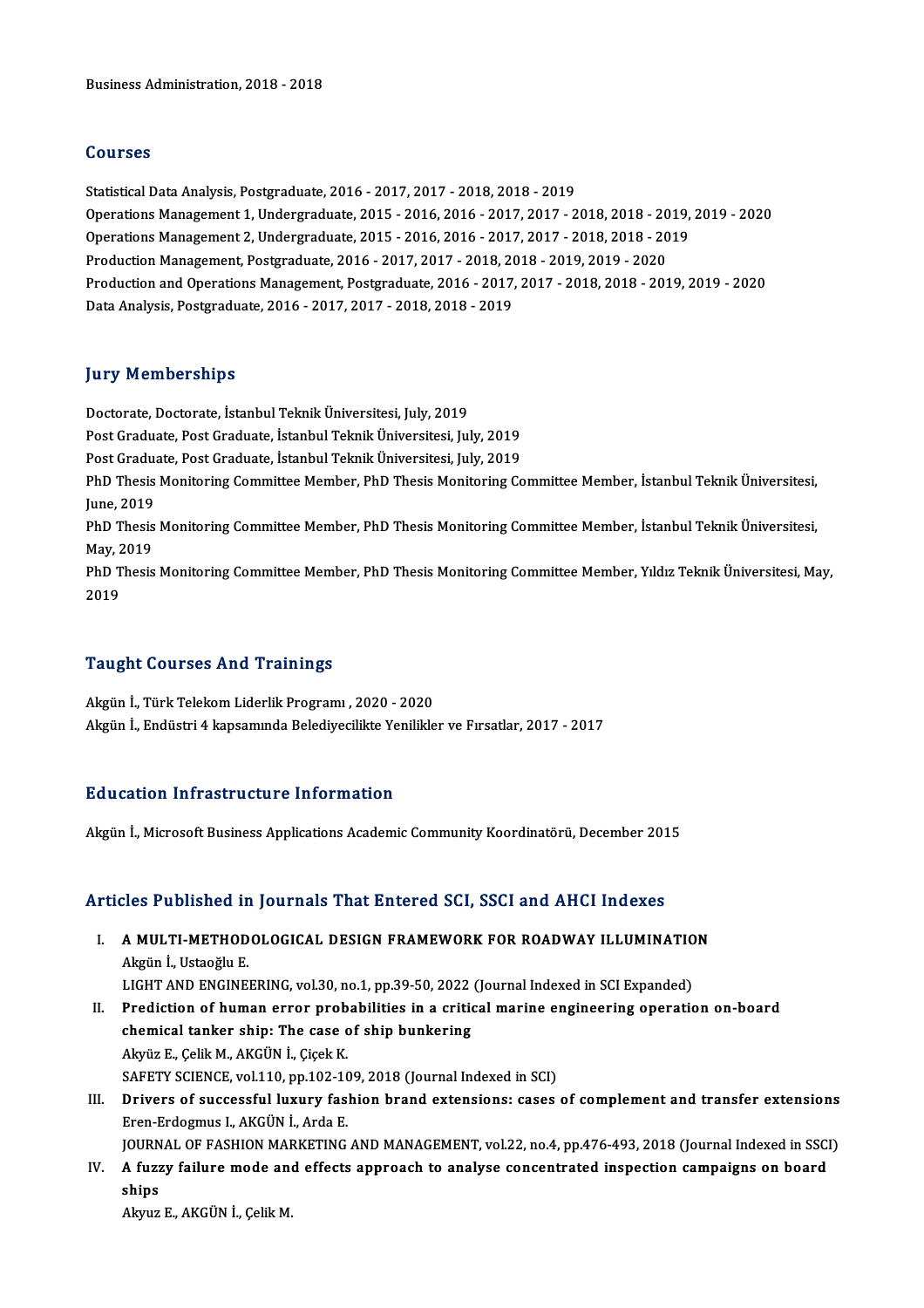MARITIME POLICY & MANAGEMENT, vol.43, no.7, pp.887-908, 2016 (Journal Indexed in SSCI)<br>Eugen integrated uulperability essessment model for exitisel fecilities in sembating

- MARITIME POLICY & MANAGEMENT, vol.43, no.7, pp.887-908, 2016 (Journal Indexed in SSCI)<br>V. Fuzzy integrated vulnerability assessment model for critical facilities in combating the terrorism MARITIME POLICY & MANAGEMEN<br>Fuzzy integrated vulnerability<br>Akgun I., Kandakoglu A., Ozok A. F.<br>EXPERT SYSTEMS WITH APPLICAT Fuzzy integrated vulnerability assessment model for critical facilities in combating the t<br>Akgun I., Kandakoglu A., Ozok A. F.<br>EXPERT SYSTEMS WITH APPLICATIONS, vol.37, no.5, pp.3561-3573, 2010 (Journal Indexed in SCI)<br>Tow EXPERT SYSTEMS WITH APPLICATIONS, vol.37, no.5, pp.3561-3573, 2010 (Journal Indexed in SCI)
- Akgun I., Kandakoglu A., Ozok A. F.<br>EXPERT SYSTEMS WITH APPLICATIONS, vol.37, 1<br>VI. Towards space traffic management system<br>Cukurtepe H., Akgun I. Towards space traffic management system<br>Cukurtepe H., Akgun I.<br>ACTA ASTRONAUTICA, vol.65, pp.870-878, 2009 (Journal Indexed in SCI)<br>A multi methodological annreach for chinning registry selection
- VII. A multi methodological approach for shipping registry selection in maritime transportation industry<br>Ahmet K., Celik M., AKGÜN İ. ACTA ASTRONAUTICA, vol.6<br>A multi methodological a<br>Ahmet K., Celik M., AKGÜN İ.<br>Mathamatical And Computat Mathematical And Computer Modelling, vol.49, pp.586-597, 2009 (Journal Indexed in SCI Expanded) Ahmet K., Celik M., AKGÜN İ.<br>Mathematical And Computer Modelling, vol.49, pp.586-597, 2009 (Journal Indexed in SCI Expanded)<br>VIII. Virtual topology reconfiguration on optical WDM networks considering traffic grooming<br>A
- Mathematical And Com<br>Virtual topology rec<br>AKGÜN İ., BUZLUCA F.<br>Ontical Suitching And I Virtual topology reconfiguration on optical WDM networks considering traffic gr<br>AKGÜN İ., BUZLUCA F.<br>Optical Switching And Networking, vol.3, pp.11-23, 2006 (Journal Indexed in SCI Expanded) Optical Switching And Networking, vol.3, pp.11-23, 2006 (Journal Indexed in SCI Expanded)<br>Articles Published in Other Journals

- rticles Published in Other Journals<br>I. Outsourcing Satisfaction Problems: A Qualitative Comparative Analiysis<br>Dülger Teelup A Mu Alraïn i Dülger Taşkın A.M. , Akgün İ.<br>Dülger Taşkın A.M. , Akgün İ.<br>Kanadaniz Talmik Üniversitesi Outsourcing Satisfaction Problems: A Qualitative Comparative Analiysis<br>Dülger Taşkın A. M. , Akgün İ.<br>Karadeniz Teknik Üniversitesi Sosyal Bilimler Enstitüsü Sosyal Bilimler Dergisi, vol.10, no.19, pp.119-137, 2020<br>(Nation Dülger Taşkın A. M. , Akgün İ.<br>Karadeniz Teknik Üniversitesi Sosyal E<br>(National Refreed University Journal)<br>Quality Managemant Annreashes Karadeniz Teknik Üniversitesi Sosyal Bilimler Enstitüsü Sosyal Bilimler Dergisi, vol.10, no.19, pp.119-137, 2020<br>(National Refreed University Journal)<br>II. Quality Management Approaches and Their Comparison in Higher Educat
- (National Refreed University Journal)<br>Quality Management Approaches and Their Compal<br>Faculty of Business Administration Quality Studies<br>CÖMERT N. AKCÜN İ. KARAKÖY D. KAYA R Quality Management Approaches and T<br>Faculty of Business Administration Qua<br>CÖMERT N., AKGÜN İ., KARAKÖY D., KAYA P.<br>The Online Journal of Quality in Higher Educ Faculty of Business Administration Quality Studies<br>CÖMERT N., AKGÜN İ., KARAKÖY D., KAYA P.<br>The Online Journal of Quality in Higher Education, vol.6, no.3, pp.101-111, 2019 (Other Refereed National<br>Journals) CÖMERT N., AKGÜN İ., KARAKÖY D., KAYA P. The Online Journal of Quality in Higher Education, vol<br>Journals)<br>III. Askeri Modelleme ve Simülasyon Uygulamaları<br>AKCÜN İ. Kandelteğlu A
- Journals)<br><mark>Askeri Modelleme ve :</mark><br>AKGÜN İ., Kandakoğlu A.<br>Harn Alradamileri Kamut AKGÜN İ., Kandakoğlu A.<br>Harp Akademileri Komutanlığı Dergisi, pp.74-80, 2007 (Other Refereed National Journals) AKGÜN İ., Kandakoğlu A.<br>IV. Birlikte Çalışabilirlik için Muharebe Yönetim Dili<br>Ahmat K. AKGÜN İ.
- Harp Akademileri K<br><mark>Birlikte Çalışabili</mark><br>Ahmet K., AKGÜN İ.<br>Havasılık ve Havr T. Ahmet K., AKGÜN İ.<br>Havacılık ve Uzay Teknolojileri Dergisi, vol.3, pp.49-58, 2007 (Other Refereed National Journals)

### Books&Book Chapters

- ooks & Book Chapters<br>I. İstanbul'da İstihdam Eğilimlerinin Belirlenmesi<br>Akgün İ. Akgün A.A. Domires Özkul B. Turgut S. 15 & 2001 Shaptors<br>İstanbul'da İstihdam Eğilimlerinin Belirlenn<br>Akgün İ., Akgün A. A. , Demireş Özkul B., Turgut S.<br>Marmara Üniversitesi Yayınevi, İstanbul 2017 İstanbul'da İstihdam Eğilimlerinin Belirle<br>Akgün İ., Akgün A. A. , Demireş Özkul B., Turgut<br>Marmara Üniversitesi Yayınevi, İstanbul, 2017<br>Fnargu Managamant Barfarmanga in Gauı
- Akgün İ., Akgün A. A. , Demireş Özkul B., Turgut S.<br>Marmara Üniversitesi Yayınevi, İstanbul, 2017<br>II. Energy Management Performance in Country Scale: A Data Envelopment Analysis<br>Sulukan E. Karatas M. Akgün İ Marmara Üniversitesi Yayınevi,<br><mark>Energy Management Perfor</mark>:<br>Sulukan E., Karataş M., Akgün İ.<br>in: Tourarda 10004 Banayınbla İ. Sulukan E., Karataş M., Akgün İ.<br>in: Towards 100% Renewable Energy, Tanay Sıdkı Uyar, Editor, Springer, London/Berlin , Boras, pp.187-194, 2017 Sulukan E., Karataş M., Akgün İ.<br>in: Towards 100% Renewable Energy, Tanay Sıdkı Uyar, Editor, Springer, London/Berlin , Bo<br>III. Energy Management Performance in Country Scale: A Data Envelopment Analysis<br>SIII.IIKAN E. KARA
- in: Towards 100% Renewable Energ<br><mark>Energy Management Performan</mark><br>SULUKAN E., KARATAŞ M., AKGÜN İ.<br>in: Towards 100 Benewable Energy. Energy Management Performance in Country Scale: A Data Envelopment Analys<br>SULUKAN E., KARATAŞ M., AKGÜN İ.<br>in: Towards 100 Renewable Energy, Tanay Sıdkı Uyar, Editor, Springer, pp.187-194, 2017<br>Emergengy, Evagyation Canasi SULUKAN E., KARATAŞ M., AKGÜN İ.<br>194, 2017 in: Towards 100 Renewable Energy, Tanay Sıdkı Uyar, Editor, Springer, pp.187-194, 2017<br>IV. Emergency Evacuation Capacity of an Escalator A Simulation Based Approach<br>50137 H. AVGÜN
- in: Towards 100 Re<br><mark>Emergency Evac</mark>u<br>Soyöz H., AKGÜN İ.<br>LAR LAMPERT AS Emergency Evacuation Capacity of an<br>Soyöz H., AKGÜN İ.<br>LAP LAMBERT Academic Publishing, 2016<br>Likalibaad Estimation of Intentional E
- Soyöz H., AKGÜN İ.<br>LAP LAMBERT Academic Publishing, 2016<br>V. Likelihood Estimation of Intentional Events in Risk Management: Evidence Based Intelligent<br>Mannhalagiaal Analysis Annraseh LAP LAMBERT Academic Publishing, 20<br>Likelihood Estimation of Intention<br>Morphological Analysis Approach<br>Aksün İ Li<mark>kelih</mark><br>Morpho<br>Akgün İ.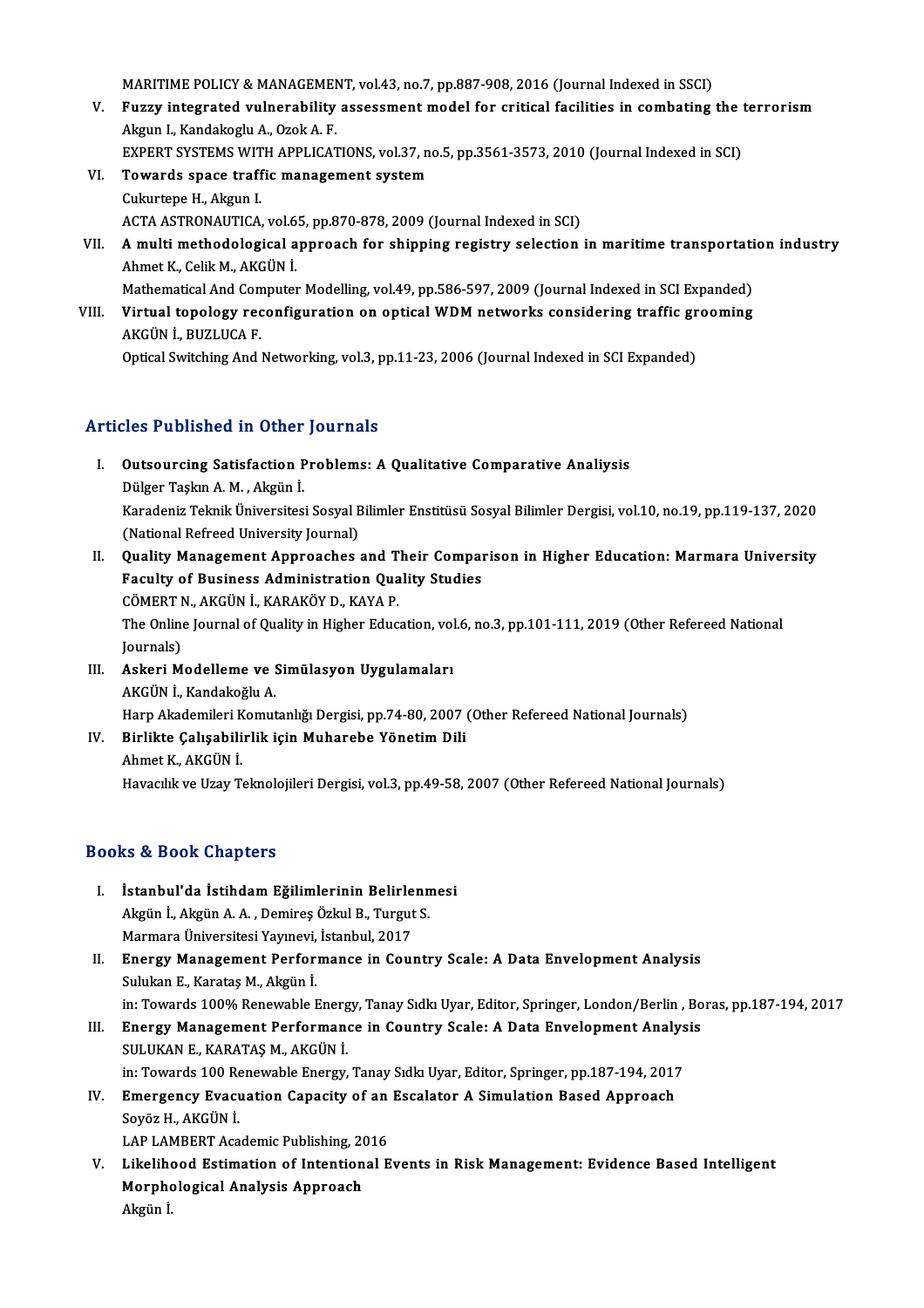in: Intelligent Techniques in Engineering Management, Cengiz Kahraman, Sezi Çevik Onar , Editor, Springer-Verlag ,<br>Aaray ,pp 45,75,2015 in: Intelligent Techniqu<br>Aarau, pp.45-75, 2015<br>Hann Owunu, Dežerle in: Intelligent Techniques in Engineering Management, Cengiz Kahraman, Sezi Çev<br>Aarau, pp.45-75, 2015<br>VI. Harp Oyunu Değerlendirme ve Alınan Dersler Hücresi Çalışma Esasları<br>Kandakağlu A. Akgün İ.

- Aarau, pp.45-75, 2015<br><mark>Harp Oyunu Değerler</mark><br>Kandakoğlu A., Akgün İ.<br>MSP Posumevi, İstanbul Harp Oyunu Değerlendirm<br>Kandakoğlu A., Akgün İ.<br>MSB Basımevi, İstanbul, 2008<br>Müstarek Harekat Alanı Sir Kandakoğlu A., Akgün İ.<br>1908 - MSB Basımevi, İstanbul, 2008<br>1910 - VII. Müşterek Harekat Alanı Simülasyonu (Joint Theater Level Simulation) Kullanıcı Kılavuzu
- MSB Basımevi, İstanbul, 2008<br>Müşterek Harekat Alanı Simülas<br>Ertuğrul E., Akgün İ., Kandakoğlu A.<br>MSP Basımevi, İstanbul, 2007 Müşterek Harekat Alanı Sir<br>Ertuğrul E., Akgün İ., Kandakoğ<br>MSB Basımevi, İstanbul, 2007

# MSB Basımevi, İstanbul, 2007<br>Refereed Congress / Symposium Publications in Proceedings

efereed Congress / Symposium Publications in Proceedings<br>I. YÜKSEKÖĞRETİMDE KALİTE YÖNETİM YAKLAŞIMLARI VE KARŞILAŞTIRMASI: MARMARA<br>ÜNİVERSİTESİ İSLETME FAKÜLTESİ KALİTE CALISMALARI TUCU ÜNIŞTÜSE 7 DJ III DÜNIMETIM YAKLAŞIMLARI VE I<br>ÜNİVERSİTESİ İŞLETME FAKÜLTESİ KALİTE ÇALIŞMALARI<br>KARAKÖY D, KAYA B, AKÇÜN İ, GÖMERT N YÜKSEKÖĞRETİMDE KALİTE YÖNETİM<br>ÜNİVERSİTESİ İŞLETME FAKÜLTESİ KA<br>KARAKÖY D., KAYA P., AKGÜN İ., CÖMERT N.<br>ICOH 2018 International Conference on Que ÜNİVERSİTESİ İŞLETME FAKÜLTESİ KALİTE ÇALIŞMALARI<br>KARAKÖY D., KAYA P., AKGÜN İ., CÖMERT N.<br>ICQH 2018 International Conference on Quality in Higher Education, İstanbul, Turkey, 5 - 07 December 2018,<br>nn 408 419 KARAKÖY D.<br>ICQH 2018 I<br>pp.408-418<br>Participatis ICQH 2018 International Conference on Quality in Higher Education, İstanbul, Turkey, 5 - 07 December 2018,<br>pp.408-418<br>II. Participation of Newly Graduated Turkish Women in STEM Employment: A Statistical Application on<br>Have pp.408-418<br>Participation of Newly Graduated<br>Household Labour Force Survey<br>Zarbek Ö. AKÇÜN A. A. AKÇÜN İ. DE Participation of Newly Graduated Turkish Wome<br>Household Labour Force Survey<br>Zeybek Ö., AKGÜN A. A. , AKGÜN İ., DEMİREŞ ÖZKUL B.<br>19th International Sunnesium en Esenemetriss Opera Household Labour Force Survey<br>Zeybek Ö., AKGÜN A. A. , AKGÜN İ., DEMİREŞ ÖZKUL B.<br>19th International Symposium on Econometrics, Operations Research and Statistics 2018, 17 - 20 October 2018<br>Relationship Returean Sunorvisor Zeybek Ö., AKGÜN A. A. , AKGÜN İ., DEMİREŞ ÖZKUL B.<br>19th International Symposium on Econometrics, Operations Research and Statistics 2018, 17 - 20 October 20<br>III. Relationship Between Supervisor-Subordinate Cognitive S 19th International Symposium on Econometrics, C<br>Relationship Between Supervisor-Subordina<br>Exchange: An Application of fsQCA Analysis<br>EPTÜPLA ALCÜN İ DEMİPELO Exchange: An Application of fsQCA Analysis<br>ERTÜRK A., AKGÜN İ., DEMİREL O. International Conference on Education, Psychology, and Organizational Behavior, Japan, 8 - 10 August 2017 ERTÜRK A., AKGÜN İ., DEMİREL O.<br>International Conference on Education, Psychology, and Organizational Behavior, Japan, 8 - 10 August 2017<br>IV. Türk Denizcilik Sektöründe Deniz Bulut Sistemine Geçiş Sürecinin Değerlendir International Conference on Educati<br>Türk Denizcilik Sektöründe Den<br>Cebecioğlu E., AKGÜN İ., EKİZLER H.<br>27 Vönevlem Arestumesı ve Endüst Türk Denizcilik Sektöründe Deniz Bulut Sistemine Geçiş Sürecinin Değerlendirilmesi: GZFT<br>Cebecioğlu E., AKGÜN İ., EKİZLER H.<br>37. Yöneylem Araştırması ve Endüstri Mühendisliği Ulusal Kongresi, İstanbul, Turkey, 5 - 07 July Cebecioğlu E., AKGÜN İ., EKİZLER H.<br>37. Yöneylem Araştırması ve Endüstri Mühendisliği Ulusal Kongresi, İstanbul, T.<br>V. Çok Kriterli Karar Verme Yöntemi ile Verimli Yol Aydınlatması Seçimi<br>Üstün B. AKÇÜN İ. 37. Yöneylem Araş<br>**Çok Kriterli Kara**<br>Üstün B., AKGÜN İ.<br><sup>25. Husel Yöneyle</sup> Çok Kriterli Karar Verme Yöntemi ile Verimli Yol Aydınlatması Seçimi<br>Üstün B., AKGÜN İ.<br>35. Ulusal Yöneylem Araştırması ve Endüstri Mühendisliği Kongresi (YAEM 2015), Turkey, 9 - 11 September 2015<br>Enengy Seving Petential o Üstün B., AKGÜN İ.<br>35. Ulusal Yöneylem Araştırması ve Endüstri Mühendisliği Koı<br>VI. Energy Saving Potential of Efficient Roadway Lighting<br>Barbaros S Ü., AKGÜN İ. 35. Ulusal Yöneylem Ara<br><mark>Energy Saving Potent</mark><br>Barbaros S Ü., AKGÜN İ.<br>5. International Benevre 5. International Renewable Energy Conference (IRENEC 2015), 28 - 30 May 2015 Barbaros S Ü., AKGÜN İ.<br>5. International Renewable Energy Conference (IRENEC 2015), 28 - 3<br>VII. Searching for Man Overboard with Partial Drift Information<br>Mümtar K. AKGÜN İ. 5. International Rene<br>Searching for Man<br>Mümtaz K., AKGÜN İ.<br>The International We Mümtaz K., AKGÜN İ.<br>The International Workshop on Applied Modeling and Simulation (WAMS 2014), 16 - 18 September 2014 Mümtaz K., AKGÜN İ.<br>The International Workshop on Applied Modeling and Simulation (WAMS 2014), 16 - 18 September 2014<br>VIII. Operations Research Techniques in Renewable Energy Field Studies Problems Decision Levels and<br> Solution Approaches<br>AKGÜN İ., Mümtaz K., Egemen S. Operations Research Techni<br>Solution Approaches<br>AKGÜN İ., Mümtaz K., Egemen S.<br>4. International Benewable Ener 4. International Renewable Energy Conference (IRENEC 2014), 26 - 28 June 2014 AKGÜN İ., Mümtaz K., Egemen S.<br>4. International Renewable Energy Conference (IRENEC 2014), 26 - 28 June 2014<br>IX. Energy Management Performance in Country Scale A Data Envelopment Analysis<br>Egement A Mümtar K. AKÇÜN İ. 4. International Renewable Ener<br>Energy Management Perforn<br>Egemen S., Mümtaz K., AKGÜN İ.<br>4. International Benewable Ener Energy Management Performance in Country Scale A Data Envelopment *I*<br>Egemen S., Mümtaz K., AKGÜN İ.<br>4. International Renewable Energy Conference (IRENEC 2014), 26 - 28 June 2014<br>Evaluating Search Testics Ear Autonomeus Su Egemen S., Mümtaz K., AKGÜN İ.<br>4. International Renewable Energy Conference (IRENEC 2014), 26 - 28 June 2014<br>X. Evaluating Search Tactics For Autonomous Surface Vehicles In Search And Rescue Operations A Man<br>Overheard 4. International Renewable Energy Conference (IRENEC 2014), 26 - 28 June 2014<br>Evaluating Search Tactics For Autonomous Surface Vehicles In Search Al<br>Overboard Rescue<br>AKGÜN İ., Karatas M. Evaluating Search<br>Overboard Rescue<br>AKGÜN İ., Karataş M.<br>24 Husal Yönevlem 34. Ulusal Yöneylem Araştırması ve Endüstri Mühendisliği Kongresi (YAEM 2014), Turkey, 25 - 27 June 2014 AKGÜN İ., Karataş M.<br>34. Ulusal Yöneylem Araştırması ve Endüstri Mühendisliği Kongresi (YAEM 2014), Turkey, 25<br>XI. Journals in Regional Science Their Self Sufficiency for the Field in the Last Decade<br>AKGÜN A.A. AKGÜN İ. Nü 34. Ulusal Yöneylem Araştırması ve<br>Journals in Regional Science Th<br>AKGÜN A. A. , AKGÜN İ., Nijkamp P.<br>5<sup>2</sup>nd Euroneen Begional Science A Journals in Regional Science Their Self Sufficiency for the Field in the<br>AKGÜN A. A. , AKGÜN İ., Nijkamp P.<br>53rd European Regional Science Association (ERSA) Congress, 8 - 11 July 2013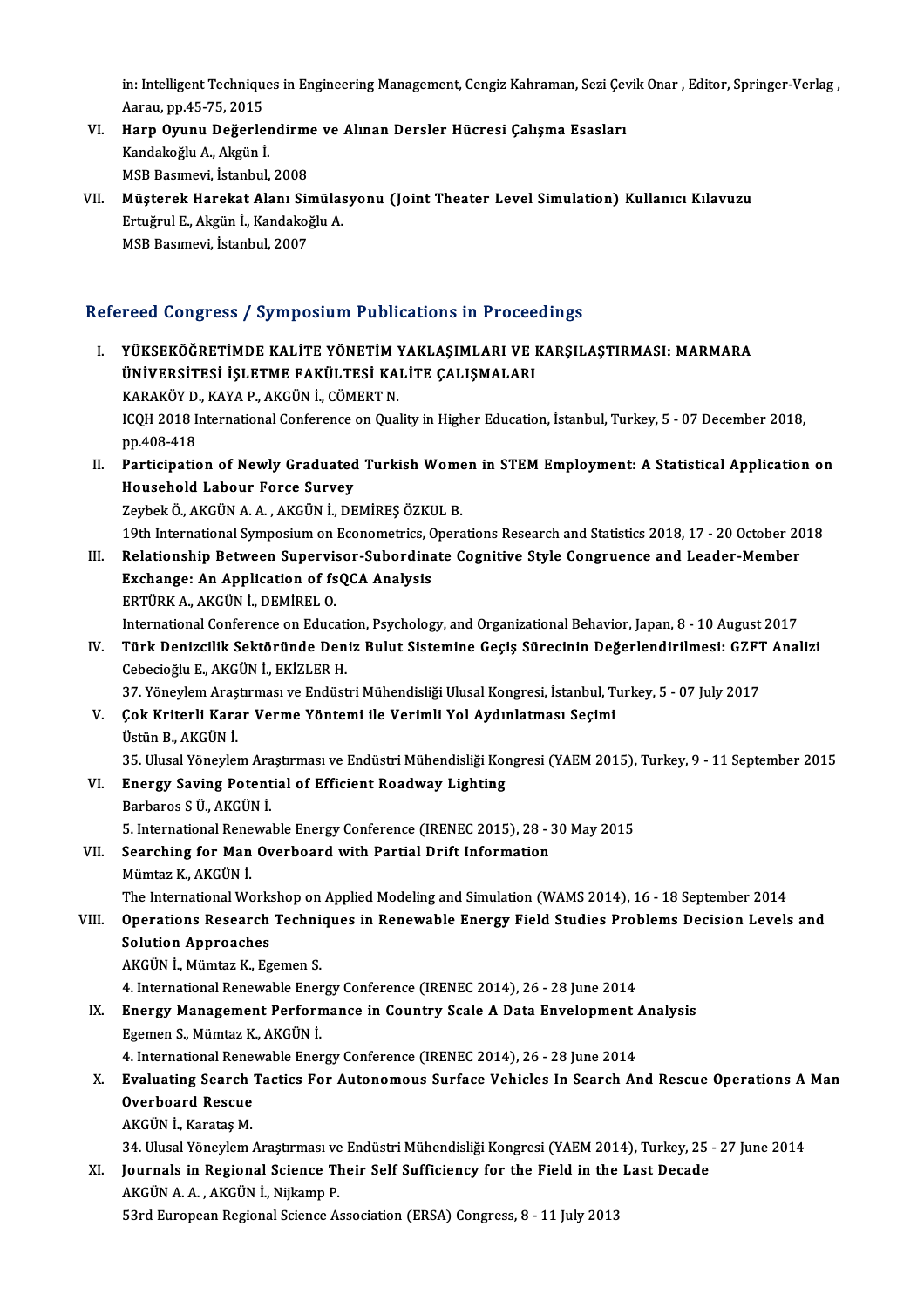| XII.   | Quality of Life Performance of Rural Areas Case of Bursa                                                    |
|--------|-------------------------------------------------------------------------------------------------------------|
|        | AKGÜN A. A., AKGÜN İ., TÜRKOĞLU H.                                                                          |
|        | 11th International Conference on Data Envelopment Analysis (DEA 2013), Samsun, Turkey, 27 - 30 June 2013    |
| XIII.  | K Means Kümeleme Algoritması Kullanılarak Benzetimle Eniyileme için Metamodel Oluşturma                     |
|        | Yaklaşımı                                                                                                   |
|        | İrfanoğlu E., AKGÜN İ., Murat G.                                                                            |
|        | Ulusal Savunma Uygulamaları Modelleme Simülasyon Konferansı 2013, Turkey, 11 - 13 June 2013                 |
| XIV.   | Metamodeling by using Multiple Regression Integrated K Means Clustering Algorithm                           |
|        | Emre İ., AKGÜN İ., Murat G.                                                                                 |
|        | Spring Simulation Multiconference, San Diego, United States Of America, 7 - 10 April 2013                   |
| XV.    | Bir Sayısal GZFT Analizi Uygulaması Kırsal Alan Planlaması                                                  |
|        | AKGÜN A.A., AKGÜN İ.                                                                                        |
|        | 1. Ulusal Planlamada Sayısal Modeller Sempozyumu (PSM), Turkey, 24 - 26 November 2010                       |
| XVI.   | A Fuzzy ANP Approach for Critical Facility Vulnerability Assessment                                         |
|        | AKGÜN İ, Ahmet K, ÖZOK A.F.                                                                                 |
|        | 2nd International Conference on Risk Analysis and Crisis Respond (RACR), China, 9 - 11 February 2009        |
| XVII.  | Bilgisayar Destekli tatibikatların değerlendirmesi ve alınan dersler yaklaşımı                              |
|        | AKGÜN İ., Kandakoğlu A., ÖZOK A. F.                                                                         |
|        | 4. Savunma Teknolojileri Kongresi, Turkey, 26 - 27 June 2008                                                |
| XVIII. | Space traffic management system: Challenges and prospects                                                   |
|        | Akgun I., Cukurtepe H., Ince F.                                                                             |
|        | 3rd International Conference on Recent Advances in Space Technologies, İstanbul, Turkey, 14 - 16 June 2007, |
|        | pp 97-98                                                                                                    |
| XIX.   | C4I ile M S Sistemlerinin Birlikte Çalışabilirliğine Muharebe Yönetim Dili Yaklaşımı                        |
|        | Kandakoğlu A., AKGÜN İ., Ertuğrul E.                                                                        |
|        | 2. Ulusal Modelleme ve Simülasyon Konferansı (USMOS), Turkey, 18 - 20 April 2007                            |
| XX.    | Strategy development evaluation in the battlefield using quantified SWOT analytical method                  |
|        | Ahmet K., AKGÜN İ., TOPCU Y. İ.                                                                             |
|        | 9th International Symposium on Analytic Hierarchy Process (ISAHP), 12 - 14 February 2007                    |
| XXI.   | Bilgi Sistemlerinin Birlikte Çalışılabilirliği Muharebe Yönetim Dili                                        |
|        | Kandakoğlu A., AKGÜN İ.                                                                                     |
|        | 1. Ulusal Yazılım Mimarileri Konferansı, Turkey, 20 - 22 November 2006                                      |
| XXII.  | A Graphical Interface and a Data Filtering Scheme For Joint Theatre Level Simulation                        |
|        | CAYIRCI E., GÖKMEN M., OKTUĞ S. F., Cebiroğlu G., Çöplü T., Okçu E., AKGÜN İ.                               |
|        | NATO RTO Modelling and Simulation Group (MSG-22) Conference, 16 - 19 June 2003                              |
|        |                                                                                                             |

### Supported Projects

Akgünİ.,Company,StokAlanı(ASRS)KapasitePlanlamasıve Simülasyonu,2022 -2022

Akgün İ., H2020 Project, Intelligent IoT-based Port Artefacts Communication, Administration & Maintenance, 2021 - 2022 Akgün İ., Company, Stok Alanı(ASRS) Kapasite Planlaması ve Simülasyonu, 2022 - 2022<br>Akgün İ., H2020 Project, Intelligent IoT-based Port Artefacts Communication, Administration & Maintenance, 2021 - 2(<br>Ergen Keleş F. H. , A Akgün İ., H2020 Project, Intelligent IoT-based Port Artefacts Communication, Administration & Maintenance, 2021 - 2022<br>Ergen Keleş F. H. , Akgün İ., Er Kara M., Kalender Z. T. , Vayvay Ö., Project Supported by Other Privat Ergen Keleş I<br>Meyve Sebze<br>2020 - 2020<br>Celik M. Akri Meyve Sebze Üretiminde Hasat Anına En Yakın Zamanda Paketlemeyi Hedefleyen Yeni Bir Süreç Tasarımı: Şeftali Örneği,<br>2020 - 2020<br>Çelik M., Akgün İ., Company, Gemi Personeli İleri Yeterlilikleri İzleme ve Değerlendirme Siste

2020 - 2020<br>Çelik M., Akgi<br>2020 - 2020<br>Dimash M. Al Çelik M., Akgün İ., Company, Gemi Personeli İleri Yeterlilikleri İzleme ve Değerlendirme Sisteminin Ağ Tabanlı Tasarı<br>2020 - 2020<br>Dimech M., Akgün İ., EU Supported Other Project, Balıkçılık Faaliyetlerinde Stok Değerlendir

2020 - 2020<br>Dimech M., Akgün İ., El<br>Project), 2019 - 2020<br>Bessa D. L., Akgün İ. ( Dimech M., Akgün İ., EU Supported Other Project, Balıkçılık Faaliyetlerinde Stok Değerlendirme Uygulamaları (iFish<br>Project), 2019 - 2020<br>Başar D. L. , Akgün İ., Company, Türk Ayak Karakteristikleri ve Ayakkabı Kalıp Standa

Project), 201<br>Başar D. L. , *f*<br>2019 - 2019<br>Als**rin İ. Bay** Başar D. L. , Akgün İ., Company, Türk Ayak Karakteristikleri ve Ayakkabı Kalıp Standartları Geliştirme İşbirliği Proje<br>2019 - 2019<br>Akgün İ., Baydemir T., TUBITAK Project, Kullanıcı Kısıt Girişlerine İzin Veren İşgücü Planl